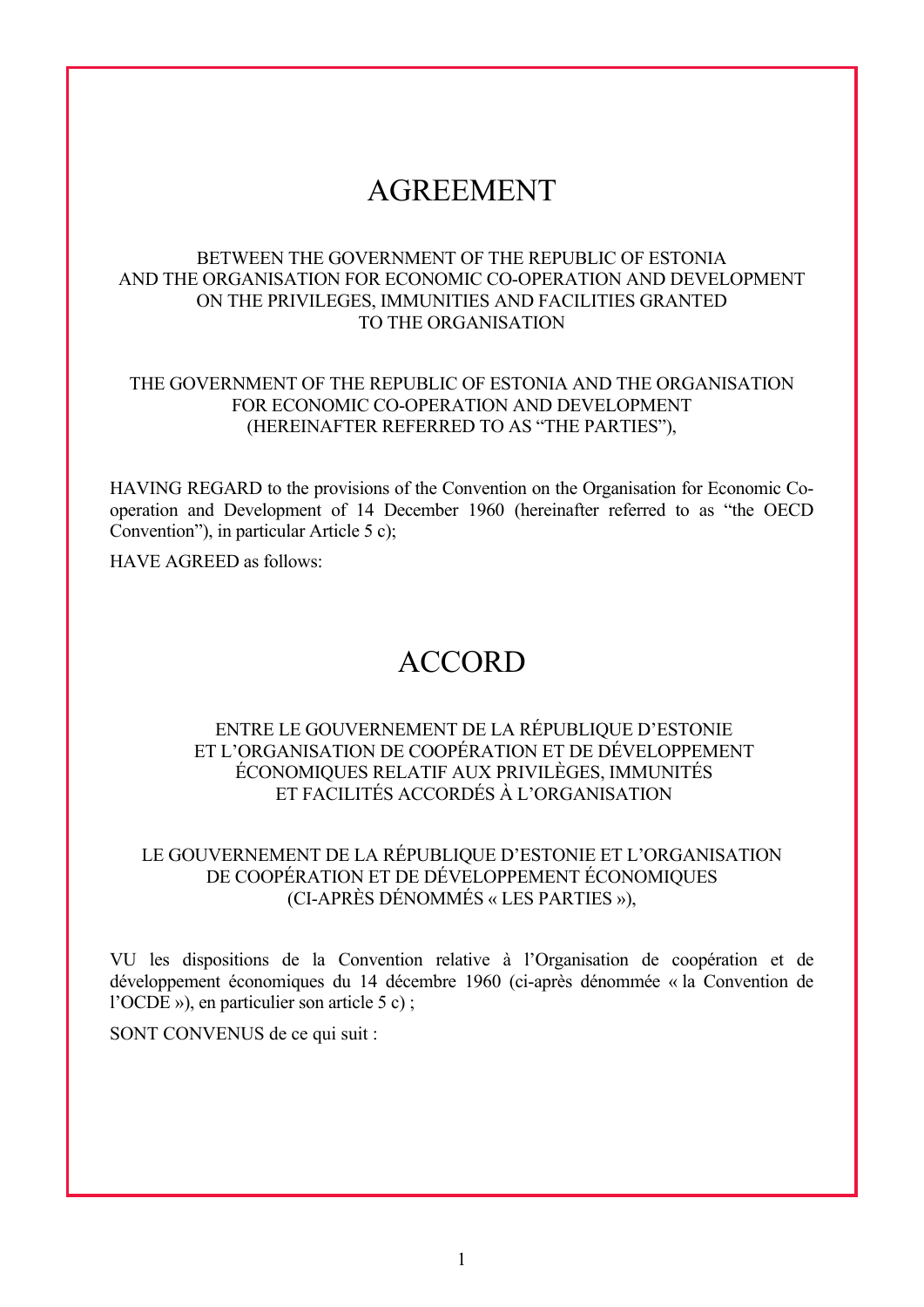For the purposes of this Agreement:

- (a) "Government" means the Government of the Republic of Estonia (hereinafter referred to as "Estonia");
- (b) "Organisation" means the Organisation for Economic Co-operation and Development and all the entities or agencies functioning under its framework;
- (c) "officials" means the categories of staff to which the provisions of this Agreement apply as specified by the Secretary-General of the Organisation;
- (d) "premises of the Organisation" means buildings or parts thereof (including the land ancillary thereto), utilised permanently or temporarily for official purposes of the Organisation;
- (e) "property of the Organisation" means all property, including funds and assets, belonging to the Organisation or held or administered by the Organisation or on its behalf;
- (f) "archives of the Organisation" means all records and correspondence, documents and other material, including tapes and films, sound recordings, computer software and written material, video tapes and discs or support storing any information or material belonging to or held by the Organisation or on its behalf;
- (g) "Members" means countries which are Members of the Organisation or other entities which participate in the work of the Organisation in pursuance of Article 13 of the OECD Convention;
- (h) "non member participants" means countries or economies which are not Members of the Organisation, or international organisations which have received an invitation from the Organisation to participate, as observers or on any other basis, in a meeting convened by the Organisation;
- (i) "representatives" means all delegates, alternates, advisers, technical experts and secretaries of delegations of Members or non member participants;
- (j) "meeting convened by the Organisation" means any meeting of a body of the Organisation, and any other meeting, conference, seminar or gathering convened by the Organisation;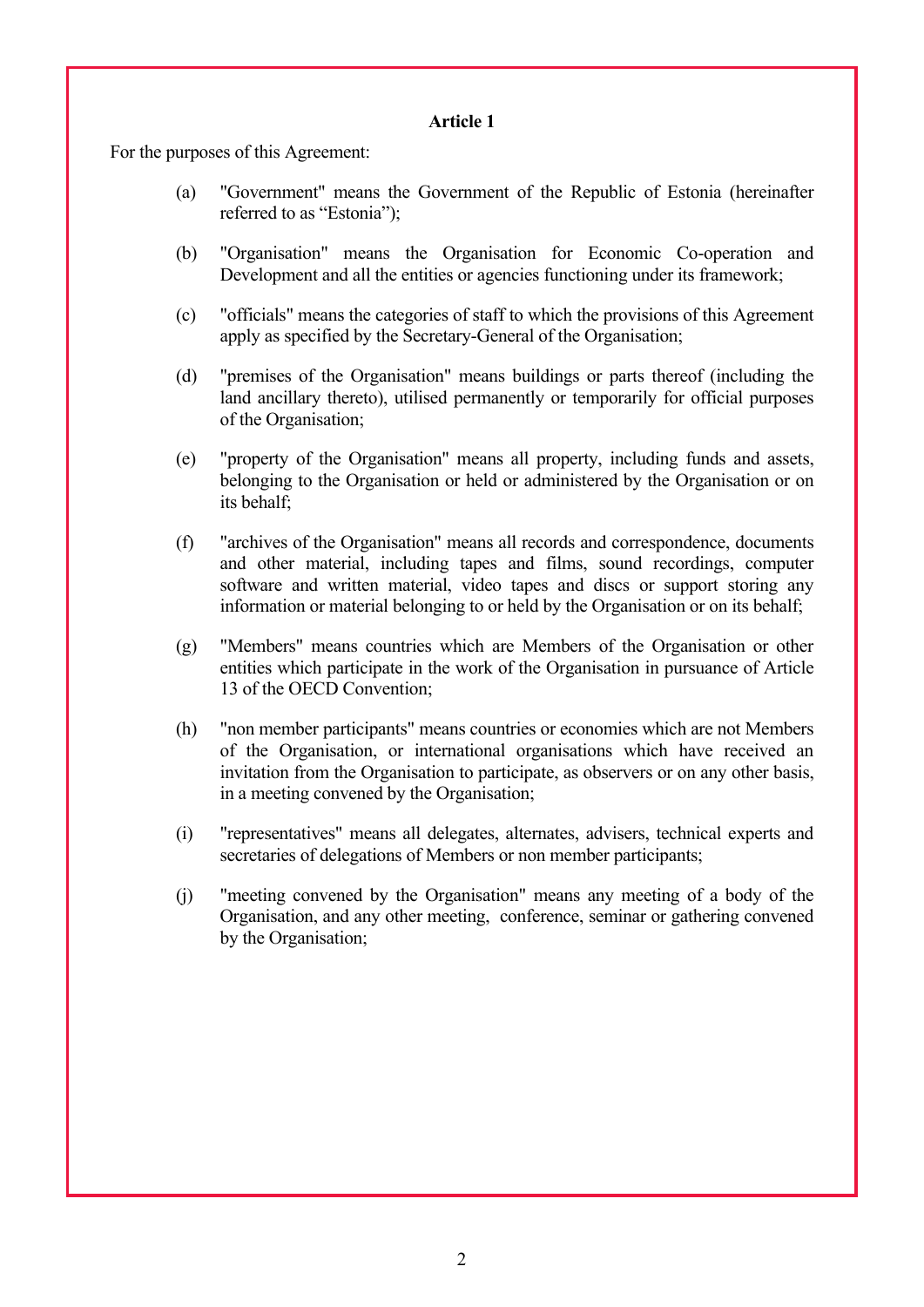- (k) "experts" means persons other than those mentioned in paragraph c) of this Article, who are appointed by the Organisation to carry out missions for the Organisation;
- (l) "charges for pension or social security purposes" means all charges related to pension or social security coverage, whether or not such charges are related to the employment of officials by the Organisation and including all charges related to pensions or retirement benefits, unemployment benefits, health insurance and family benefits.

The Organisation possesses juridical personality. It has the capacity to conclude contracts, to acquire and dispose of movable and immovable property and to institute legal proceedings.

## **Article 3**

The Organisation shall be granted the privileges, exemptions and immunities provided for in this Agreement and any more favourable privilege, exemption and immunity which the Government has agreed to provide to another economic or financial international organisation.

## **Article 4**

The Organisation and its property, wherever located and by whomsoever held, shall enjoy immunity from every form of legal process except insofar as in any particular case it has expressly waived its immunity. It is, however, understood that no waiver of immunity shall extend to any measure of execution.

# **Article 5**

The property of the Organisation, wherever located and by whomsoever held, shall not be subject to search, requisition, confiscation, expropriation or any other form of interference whether by administrative, judicial or legislative action.

#### **Article 6**

1. The premises of the Organisation, including premises utilised by the Organisation for the duration of a meeting convened by the Organisation, shall be inviolable and shall be under its exclusive control.

2. The Government shall take appropriate measures to ensure the security of the Organisation's premises; in particular, it shall prevent any person, or group of persons from penetrating without authorisation into the premises or causing disorder in the immediate vicinity thereof.

# **Article 7**

The archives of the Organisation, and more generally all documents belonging to it or held by it, shall be inviolable wherever located.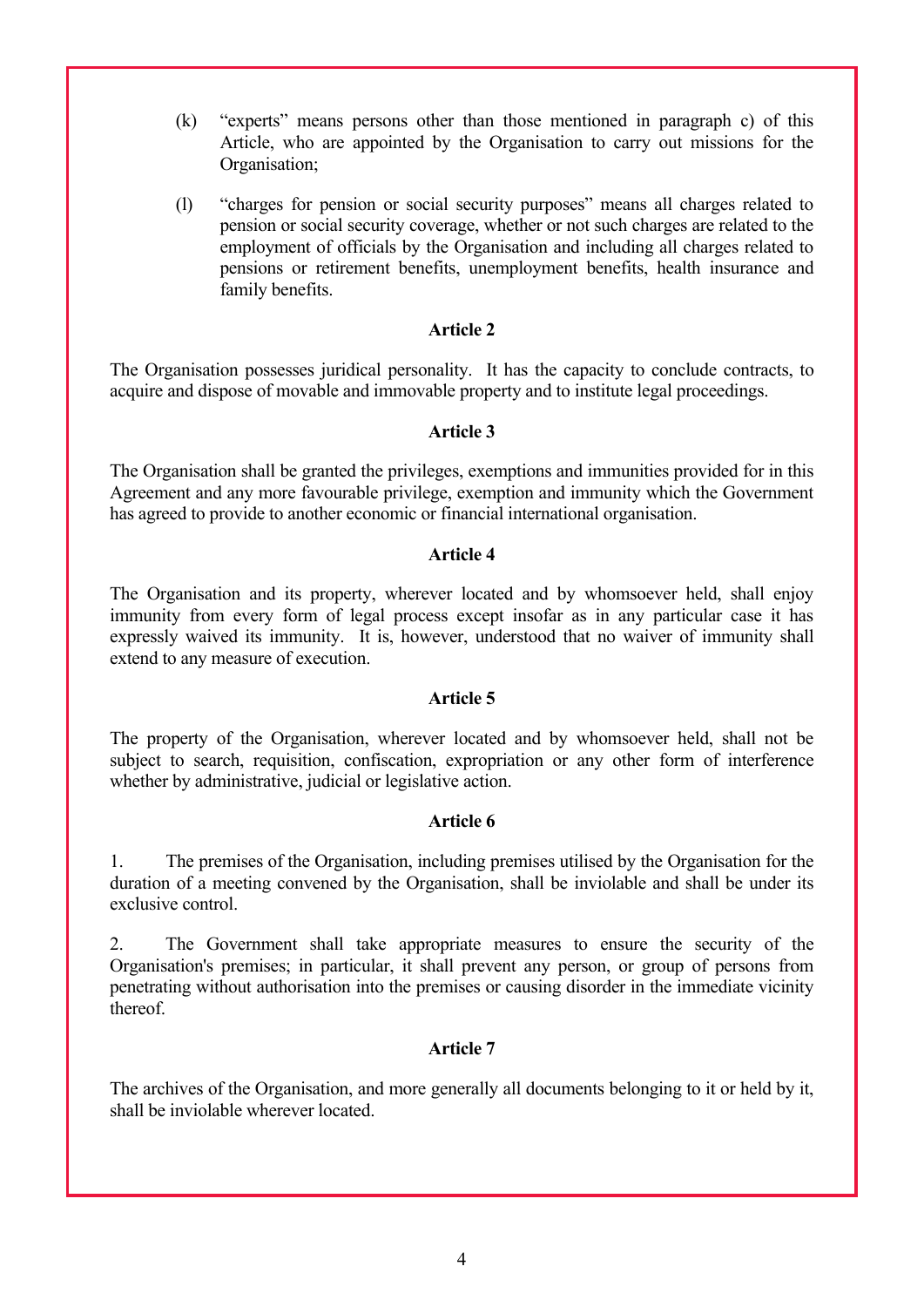Without being restricted by financial controls, regulations or moratoria of any kind:

- (a) the Organisation may hold currency of any kind and operate accounts in any currency;
- (b) the Organisation may freely transfer its funds within, into and out of the territory of Estonia and convert any currency held by it into any other currency under the same conditions as those which apply to other international organisations or to any foreign government.

## **Article 9**

- 1. The Organisation and its property shall be exempt from:
	- (a) any form of direct taxation including charges for pension or social security purposes; however, the Organisation will not claim exemption from rates and taxes which constitute no more than a payment for public utilities;
	- (b) customs duties, prohibitions and restrictions in respect of goods imported or exported by the Organisation for its own functioning or in pursuance of its activities, on the understanding that such imported goods will not be sold in Estonia, except under conditions agreed with the Government;
	- (c) customs duties, prohibitions and restrictions in respect of import and export of publications or any taxes in respect of the sales of its publications or other goods produced or services provided by it.

2. Any form of indirect taxation, including taxes forming part of the price to be paid, on goods and services purchased by the Organisation for its own functioning or in pursuance of its activities, the total value of which is at least 1000 kroons inclusive of value added tax, shall be reimbursed to the Organisation by the Government.

# **Article 10**

1. The Organisation shall enjoy, for its official communications, treatment not less favourable than that accorded by Estonia to any international organisation or foreign government, including its diplomatic mission, in the matter of priorities, rates and taxes on mails, cables, telegrams, radiograms, telephotos, telefaxes, telephone, electronic communications and other communications and press rates for information to the press and radio. No censorship shall be applied to the correspondence and other communications of the Organisation.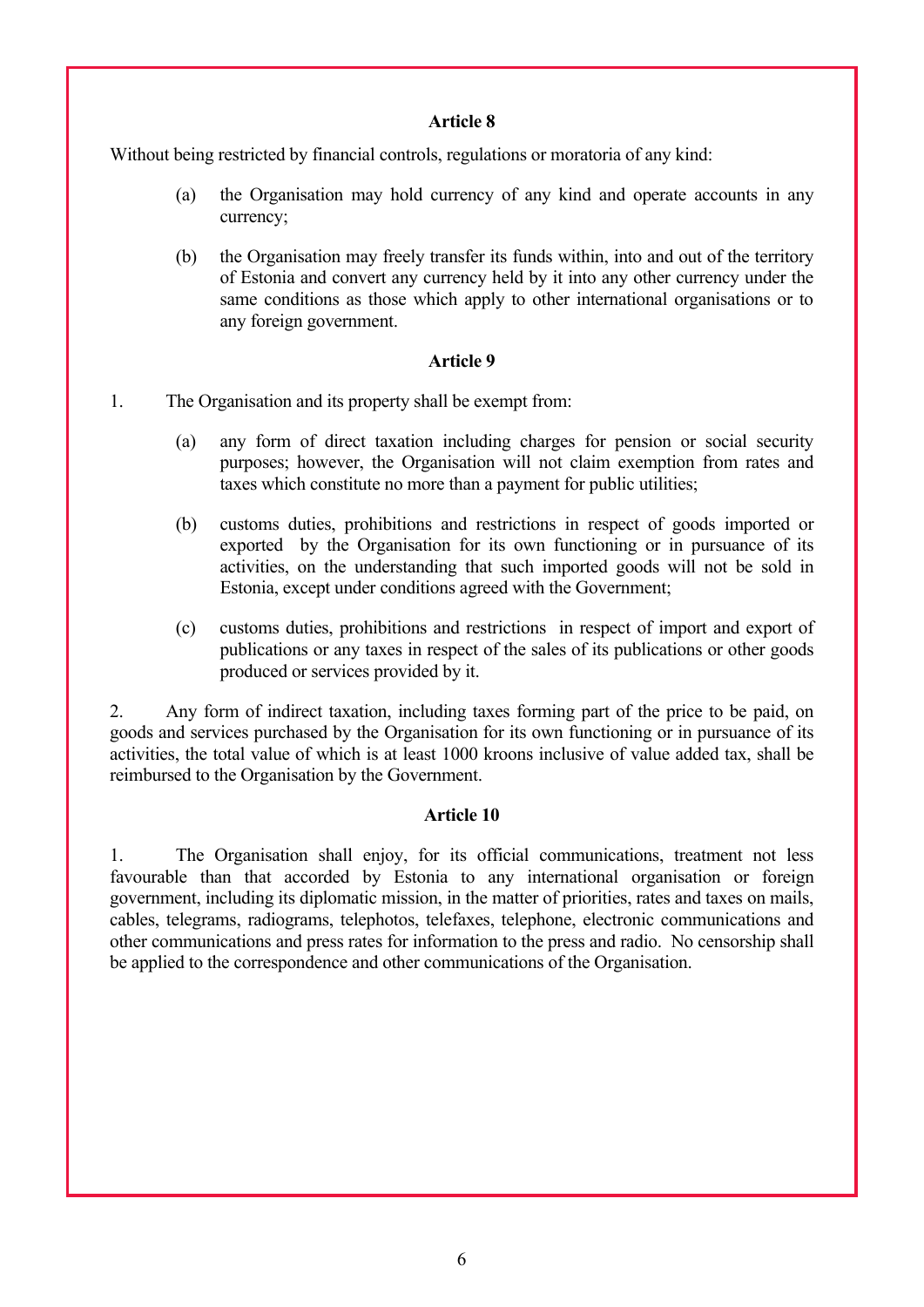2. The Organisation shall enjoy the right, for its communications, to use codes and to send and receive correspondence and other papers and documents by courier.

## **Article 11**

Essential public services shall be made available to the Organisation on the same basis and conditions as those which apply to diplomatic missions in Estonia.

## **Article 12**

1. Representatives of Members and non member participants in the OECD Council or in any other body of the Organisation or participating in a meeting convened by the Organisation shall, while exercising their functions and during their journey to and from the place of meeting, enjoy the privileges, immunities and facilities provided for by Article IV sections 11 and 12 of the Convention on the Privileges and Immunities of the United Nations of 13 February 1946.

2. Privileges, immunities and facilities are accorded to the representatives of Members and non member participants in order to safeguard their functions in connection with the Organisation and not for their personal benefit. Consequently, a Member or a non member participant has not only the right but also the duty to waive the immunity of its representative in any case where, in the opinion of the Member or non member participant, the immunity would impede the course of justice, and it can be waived without prejudice to the purpose for which the immunity is accorded.

## **Article 13**

Officials of the Organisation shall:

- (a) enjoy immunity from arrest and detention for acts performed in their official capacity and from seizure of their baggage and other belongings;
- (b) enjoy immunity from legal process for words spoken or written and acts performed in their capacity of official of the Organisation or in the context of their employment with the Organisation; they shall continue to be so immune after completion of their functions as officials of the Organisation;
- (c) be exempt from any form of direct taxation, including charges for pension or social security purposes, on salaries, emoluments, indemnities, pensions or other element of remuneration paid to them by the Organisation;
- (d) be exempt, together with their spouses, partners and members of their families, as recognised by the Organisation, from immigration restrictions and alien registration;
- (e) be exempt from the national military service;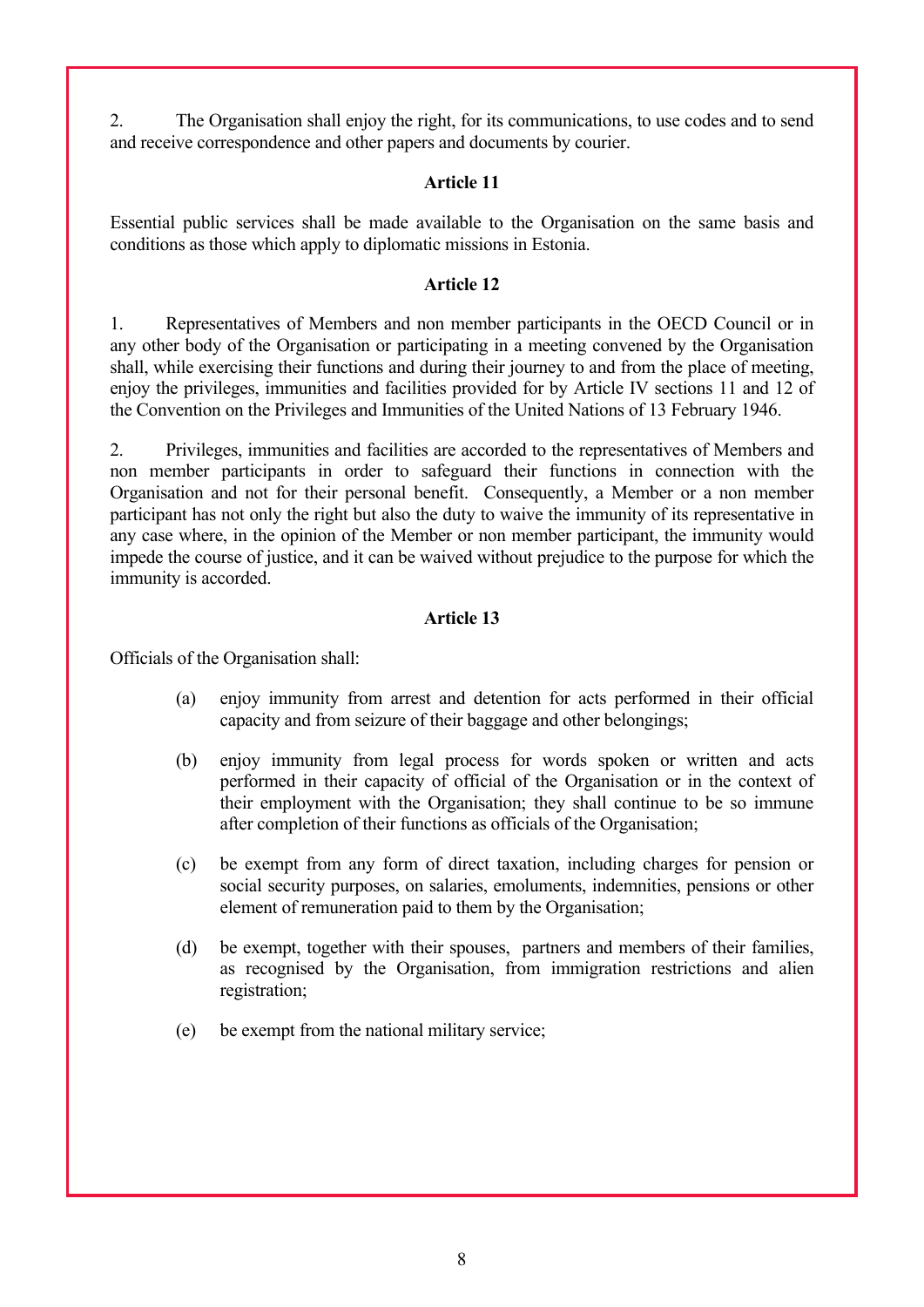- (f) enjoy, together with their spouses, partners and members of their families, as recognised by the Organisation, the same benefits in respect of repatriation in cases of international crisis as members of diplomatic missions;
- (g) have the right to import free of duty their furniture and effects at the time of first taking up their post in Estonia;
- (h) be accorded the same privileges in respect of currency and exchange as are accorded to diplomatic agents of comparable rank;
- (i) be exempt from any obligation to deposit security payable in respect of goods temporarily admitted into Estonia;
- (j) enjoy the right, for the purpose of communicating with the Organisation, to use codes and to send and receive correspondence and other papers and documents by courier.

In addition to the privileges, immunities and facilities mentioned in Article 13:

1. the Secretary-General of the Organisation shall enjoy the privileges, immunities and facilities granted to the heads of diplomatic missions; his/her spouse or partner and children under the age of 18, as recognised by the Organisation, shall enjoy the privileges, immunities and facilities granted to the members of family forming part of the household of heads of diplomatic missions;

2. the Deputy and Assistant Secretaries-General shall enjoy the privileges, immunities and facilities granted to diplomatic agents of comparable rank; their spouses or partners and children under the age of 18, as recognised by the Organisation, shall enjoy the privileges, immunities and facilities granted to the members of family forming part of the household of diplomatic agents of comparable rank.

#### **Article 15**

Experts performing missions for the Organisation and individuals invited to participate in a meeting convened by the Organisation, shall enjoy, in the territory of Estonia, such privileges, immunities and facilities as are necessary for the independent exercise of their functions during the period of their missions, including time spent on journeys in connection with their missions. In particular experts shall enjoy:

- (a) immunity from personal arrest or detention and from seizure of their baggage and other belongings;
- (b) immunity from legal process in respect of words spoken or written, and of all acts done in the performance of their mission; such immunity shall continue after the completion of their mission;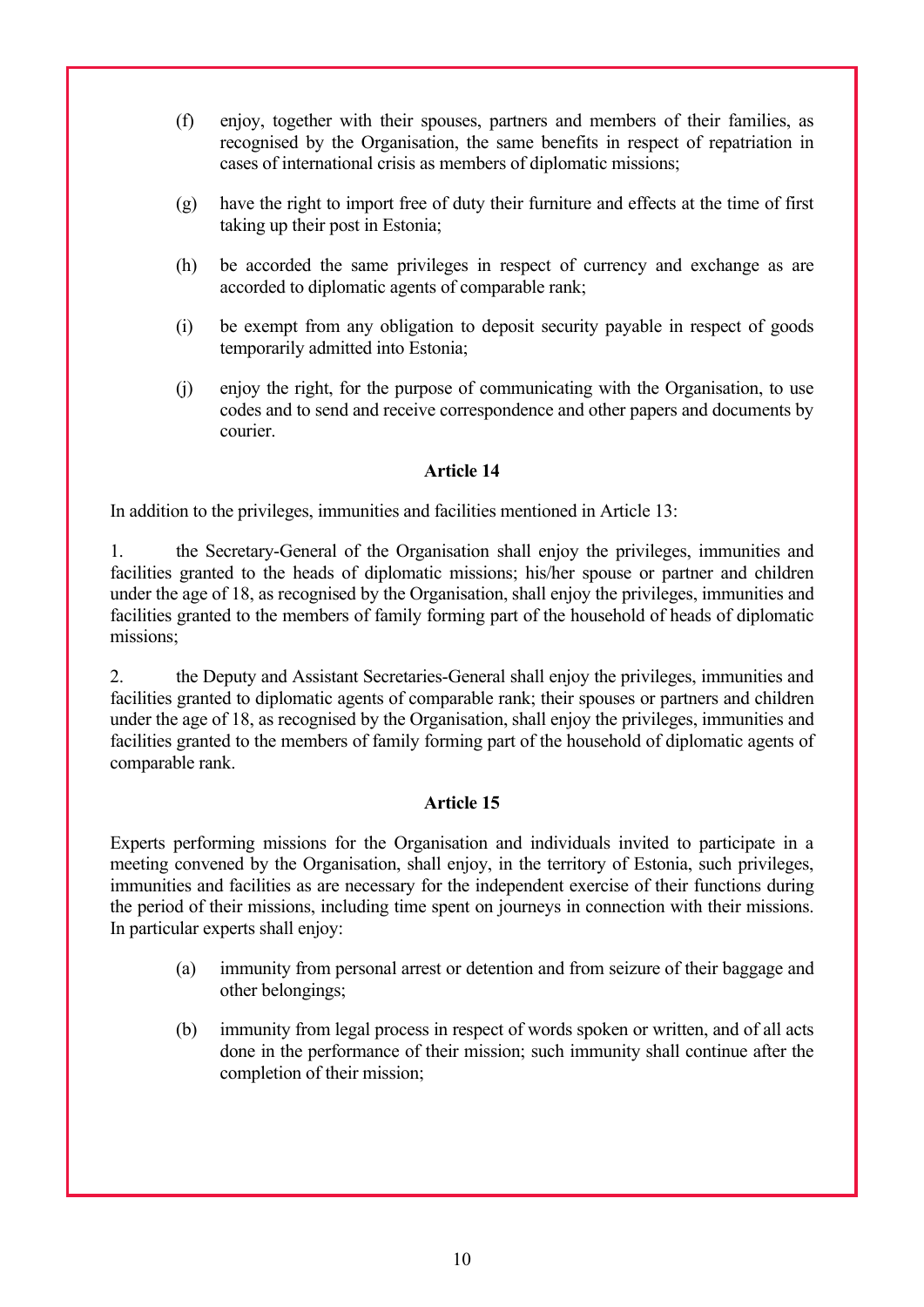- (c) inviolability for all papers and documents;
- (d) the right, for the purpose of communicating with the Organisation, to use codes and to send and receive correspondence and other papers and documents by courier;
- (e) the same facilities with respect to currency and exchange restrictions as are accorded to a representative of a foreign government on temporary official mission;
- (f) exemption from any obligation to deposit security payable in respect of goods temporarily admitted into Estonia.

Privileges, immunities and facilities are granted to officials and experts in the interest of the Organisation and not for the sake of personal profit. The Secretary-General of the Organisation shall have the right and duty to waive the immunity of any official or expert where, in his exclusive opinion, the immunity of this official or expert would impede the course of justice and can be waived without prejudice to the interests of the Organisation. In the case of the Secretary-General and the Deputy and Assistant Secretaries-General of the Organisation, the Council of the Organisation shall have the right to waive immunity.

#### **Article 17**

The Government shall take all appropriate measures to facilitate the entry into, stay in, and exit from the territory of Estonia, and to ensure the freedom of movement within such territory of representatives of Members and non member participants, officials and experts of the Organisation and any other person invited by the Organisation for official purposes.

#### **Article 18**

The Organisation shall co-operate at all times with the Government to facilitate the proper administration of justice and prevent the occurrence of any abuse in connection with the privileges, immunities, exemptions and facilities mentioned in this Agreement.

#### **Article 19**

In order to enable the Organisation to fully and efficiently discharge its responsibilities and fulfil its tasks:

(a) the Government shall, if necessary, assist the Organisation in resolving any difficulty the Organisation may encounter with the procurement of goods, services and facilities in the territory of Estonia and in ensuring effective respect for the privileges, immunities and facilities accorded to it; and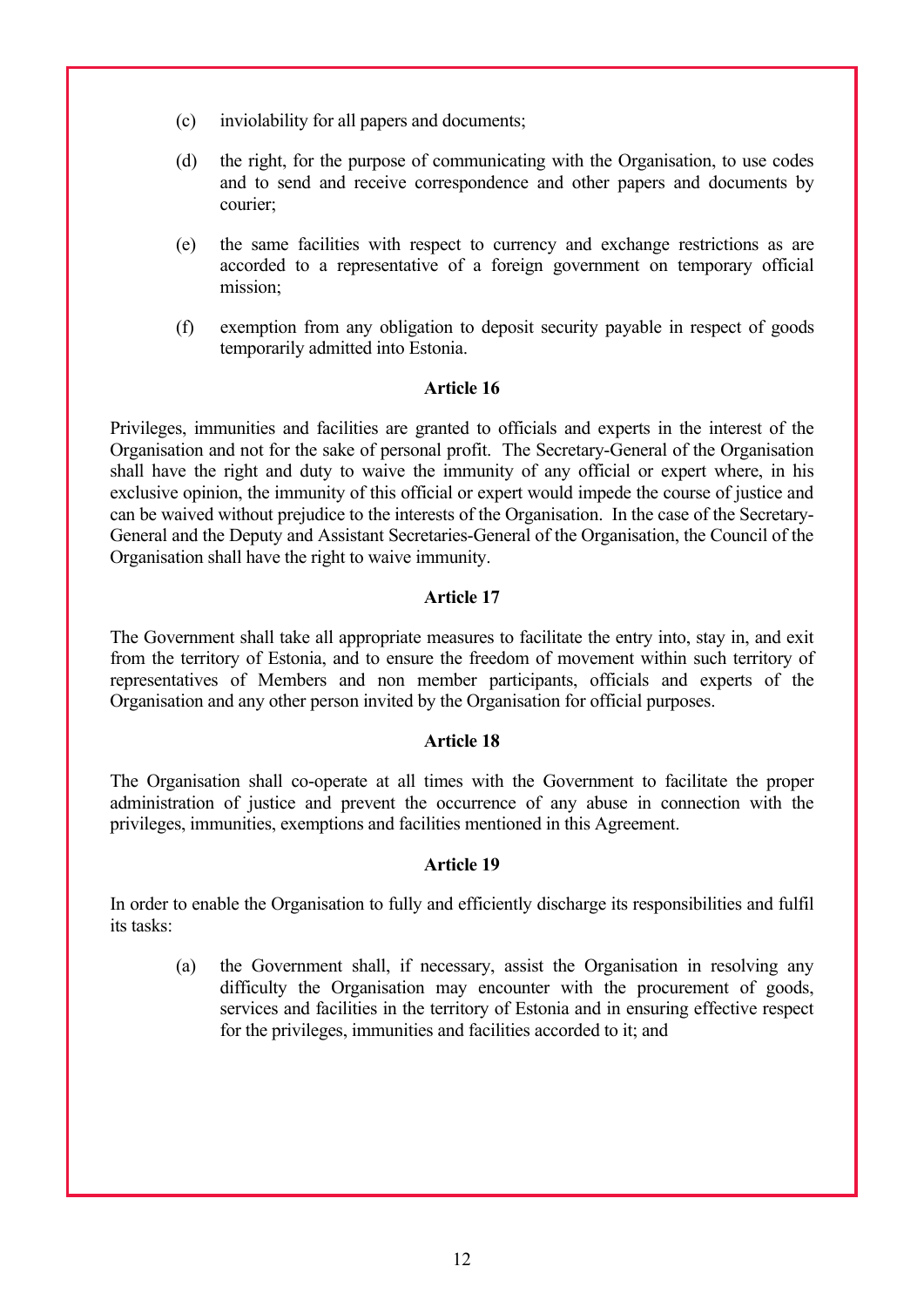(b) the Government shall reimburse or compensate the Organisation for costs or losses incurred as a result of the failure of the public authorities of Estonia to respect the privileges, immunities and facilities set out in this Agreement or granted in its pursuance.

## **Article 20**

This Agreement shall be interpreted and applied in the light of its primary purpose which is to enable the Organisation to fully and efficiently discharge its responsibilities and fulfil its tasks.

## **Article 21**

1. The Parties shall attempt to settle any dispute as to the interpretation or application of this Agreement by negotiations or by any other mutually agreed method.

2. If the dispute is not settled in accordance with paragraph 1 within a period of sixty days, it shall, at the request of either Party, be referred to arbitration.

3. The arbitral tribunal shall be composed of three arbitrators. Each Party shall choose one arbitrator and the third, who shall be the chairman of the tribunal, shall be chosen jointly by the Parties. If the tribunal is not constituted within three months from the request for arbitration, the appointment of the arbitrator(s) not yet designated shall be made by the President of the International Court of Justice at the request of either Party.

4. The tribunal shall apply the provisions of the present Agreement as well as the principles and rules of international law and its award shall be final and binding on both Parties.

# **Article 22**

1. This Agreement shall enter into force on the date on which the Government shall have informed the Organisation of the completion of the domestic requirements for its entry into force.

2. If Estonia ceases to be a party to the Convention on the Organisation for Economic Cooperation and Development, the present Agreement may be terminated by mutual consent or by written notice of termination by either Party. Such written notice of termination shall take effect no earlier than one year after receipt of the notice by the other Party.

# **Article 23**

As from the date of its signature, and pending its entry into force, this Agreement shall be applied on a provisional basis to the fullest possible extent.

#### **Article 24**

The Parties may enter into any supplementary agreements as may be necessary within the scope of this Agreement.